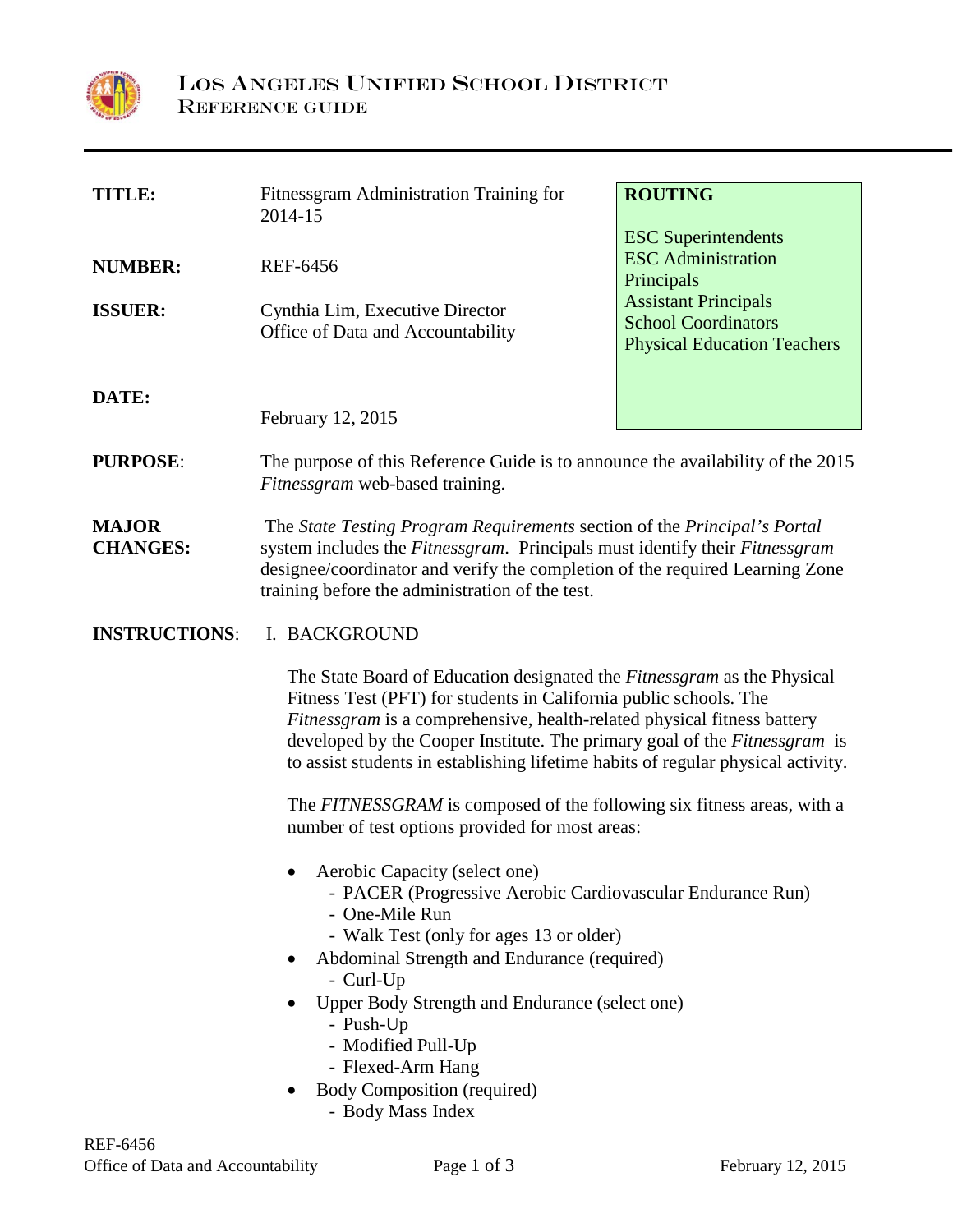

- Trunk Extensor Strength and Flexibility (required) - Trunk Lift
- Flexibility (select one test; both left and right sides must be administered to meet the criteria)
	- Back-Saver Sit and Reach
	- Shoulder Stretch

## II. STATE AND DISTRICT REQUIREMENT

All students in grades 5, 7, and 9 are required to participate whether or not they are enrolled in a physical education class. Only these state-mandated grades will be scored through the district's Physical Fitness Test contractor. All students in grades 5, 7, and 9 who are on a block schedule, in alternate programs including continuation, independent study, CDS, and non-public schools are required to participate.

All students must take physical education classes in high school for 2 years (freshman and sophomore). Freshman students in 2008 were the first class required to "pass" *Fitnessgram* in order to receive the exemption for physical education classes for 2 years (junior and senior). A "passing" score is defined as meeting the healthy fitness zone for 5 out of 6 components. Students who do not meet the healthy fitness zone in grades 9 or 10 will continue to take physical education classes until they either "pass" the *Fitnessgram* or graduate.

Schools are responsible for tracking and testing students in grades 10, 11, and 12 who have not met the healthy fitness zone in 5 out of 6 components of the *Fitnessgram*. Students only need to retake those components they did not pass in order to meet the healthy fitness zone in 5 out of 6 components of the *Fitnessgram* to qualify for the two-year physical education exemption*.* 

## III. TRAINING AND CERTIFCATE OF COMPLETION

PFT Coordinators and other school staff who will be coordinating and/or administering the PFT must complete the *2014-15 Fitnessgram Training* before the test is administered. The training is available through the Learning Zone. Participants must register to access the online presentation.

Follow the online registration instructions below to register for the training:

• Log into the Learning Zone System using your LAUSD Single Sign-On username and password. The Learning Zone can be reached at [http://lz.lausd.net.](http://lz.lausd.net/)